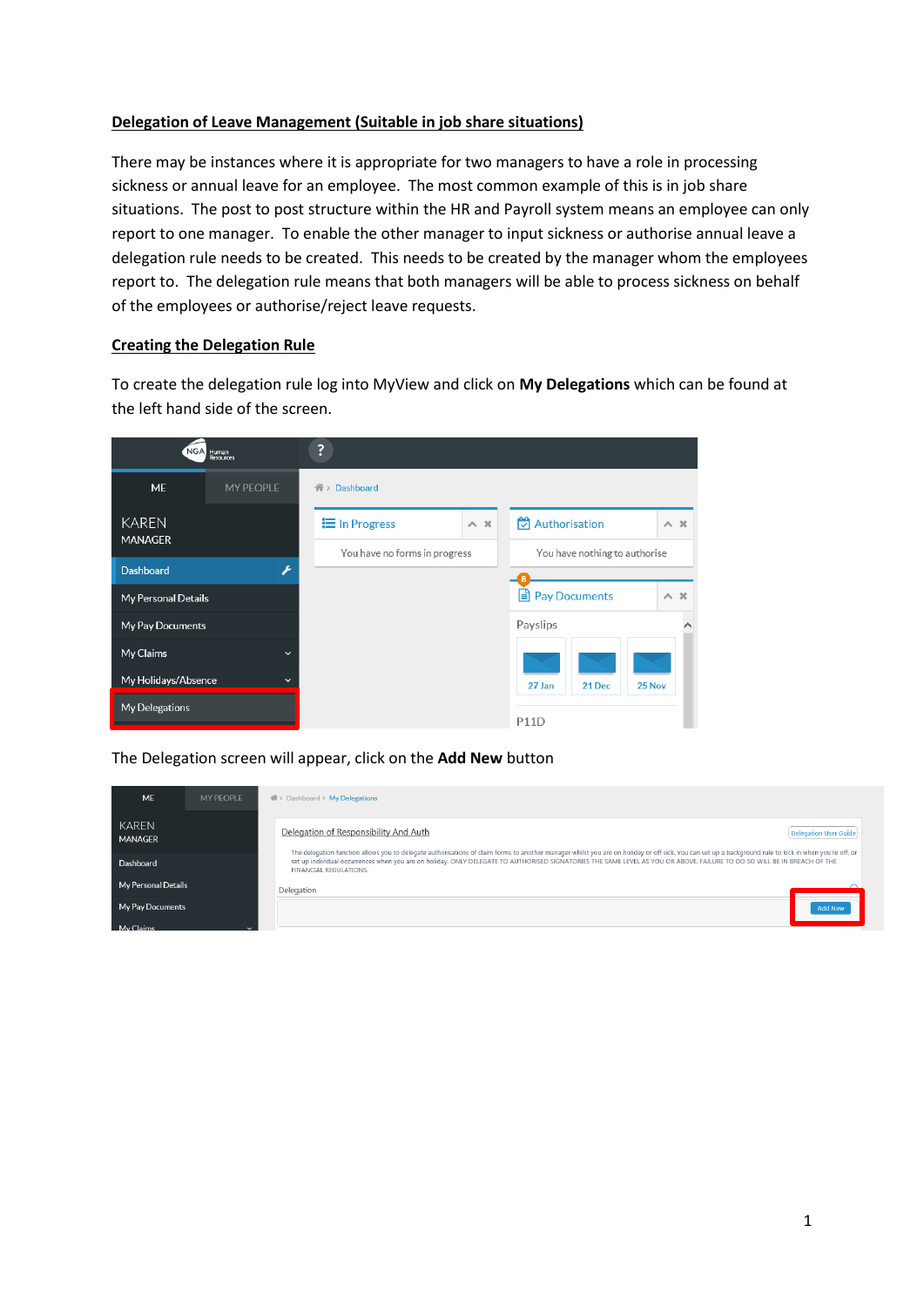To delegate the authorisation of annual leave two delegation rule types need to be created an **Authorisation** one and a **Responsibilities** one.

| New Rule                            |                                                |        |
|-------------------------------------|------------------------------------------------|--------|
| Rule Type *                         | $\odot$ Authorisation $\odot$ Responsibilities |        |
| Description *                       |                                                |        |
| Delegate To*                        | Search                                         |        |
| Delegate For *                      |                                                |        |
|                                     |                                                |        |
|                                     |                                                | Select |
| <b>Module/Process Group/View *</b>  |                                                |        |
|                                     |                                                |        |
|                                     |                                                |        |
|                                     |                                                | Select |
|                                     |                                                |        |
| Delegation Period                   |                                                |        |
| <b>From Date</b>                    | 幽                                              |        |
| <b>To Date</b>                      | 豳                                              |        |
| Absence                             | п                                              |        |
| <b>Suppress Email Notifications</b> | $\Box$                                         |        |
|                                     |                                                |        |
|                                     |                                                | Submit |

#### **Rule Type** - Select Authorisation

**Description** - enter the reason for the delegation i.e. Job share delegation

**Delegate to -** click the **Search button** to find the appropriate manager to delegate to. Enter the name or employee number then click search. A list should appear with this person included. Select the appropriate person then click continue.

| AdvancedSearch              |                  |           |                                                                                                                               |               |                                          |
|-----------------------------|------------------|-----------|-------------------------------------------------------------------------------------------------------------------------------|---------------|------------------------------------------|
| Surname:                    |                  | jones     |                                                                                                                               |               |                                          |
| <b>First Name:</b>          |                  | elizabeth |                                                                                                                               |               |                                          |
| <b>Known As:</b>            |                  |           |                                                                                                                               |               |                                          |
| <b>Previous Surname:</b>    |                  |           |                                                                                                                               |               |                                          |
| <b>Employee Number:</b>     |                  | 103921    |                                                                                                                               |               |                                          |
| <b>Direct Reports Only:</b> |                  | ⊔         |                                                                                                                               |               |                                          |
|                             |                  |           |                                                                                                                               |               |                                          |
| Select:                     | Name:            |           | Employee Number:                                                                                                              | Location:     |                                          |
| $\circledbullet$            | JONES, ELIZABETH |           | 103921                                                                                                                        | Not Available |                                          |
|                             |                  |           | Please make your selection from the search results to [ Continue ], or amend the search criteria and perform a new [ Search ] |               |                                          |
|                             |                  |           |                                                                                                                               |               |                                          |
|                             |                  |           |                                                                                                                               |               |                                          |
|                             |                  |           |                                                                                                                               |               | Continue<br><b>Search</b><br><b>Back</b> |

**Delegate for** - Click the **Select** to find the appropriate team members you would like to delegate create the delegation rule for.

|   | $\odot$ People Individually $\odot$ Direct Reports $\odot$ Whole Team<br><b>Select Option</b><br>Deselect All<br>Select All |                        |                           |                             |
|---|-----------------------------------------------------------------------------------------------------------------------------|------------------------|---------------------------|-----------------------------|
|   | <b>Employee Name</b>                                                                                                        | <b>Employee Number</b> | Post                      | <b>Employee Information</b> |
| ы | SUSAN SMITH                                                                                                                 | 101494                 | <b>TEAM LEADER</b>        |                             |
|   | <b>UJUDY WRIGHT</b>                                                                                                         | 114904                 | ADMINISTRATIVE ASSISTANT  |                             |
|   | <b>EMMA MCGREGOR</b>                                                                                                        | 119130                 | <b>ASSISTANT</b>          |                             |
|   | $\Box$ JOHN SMITH                                                                                                           | 118035                 | <b>RESOURCE ASSISTANT</b> |                             |
|   | $\Box$ SOPHIE WATSON                                                                                                        | 109362                 | RESOURCES ASSISTANT       |                             |
|   |                                                                                                                             |                        |                           |                             |
|   |                                                                                                                             |                        |                           | <b>Back</b><br>Continue     |

Select the appropriate option of whether you would like to select individuals, people who directly report to you, or your whole team. If you have chosen to select individuals select the relevant employees from the list, then click continue.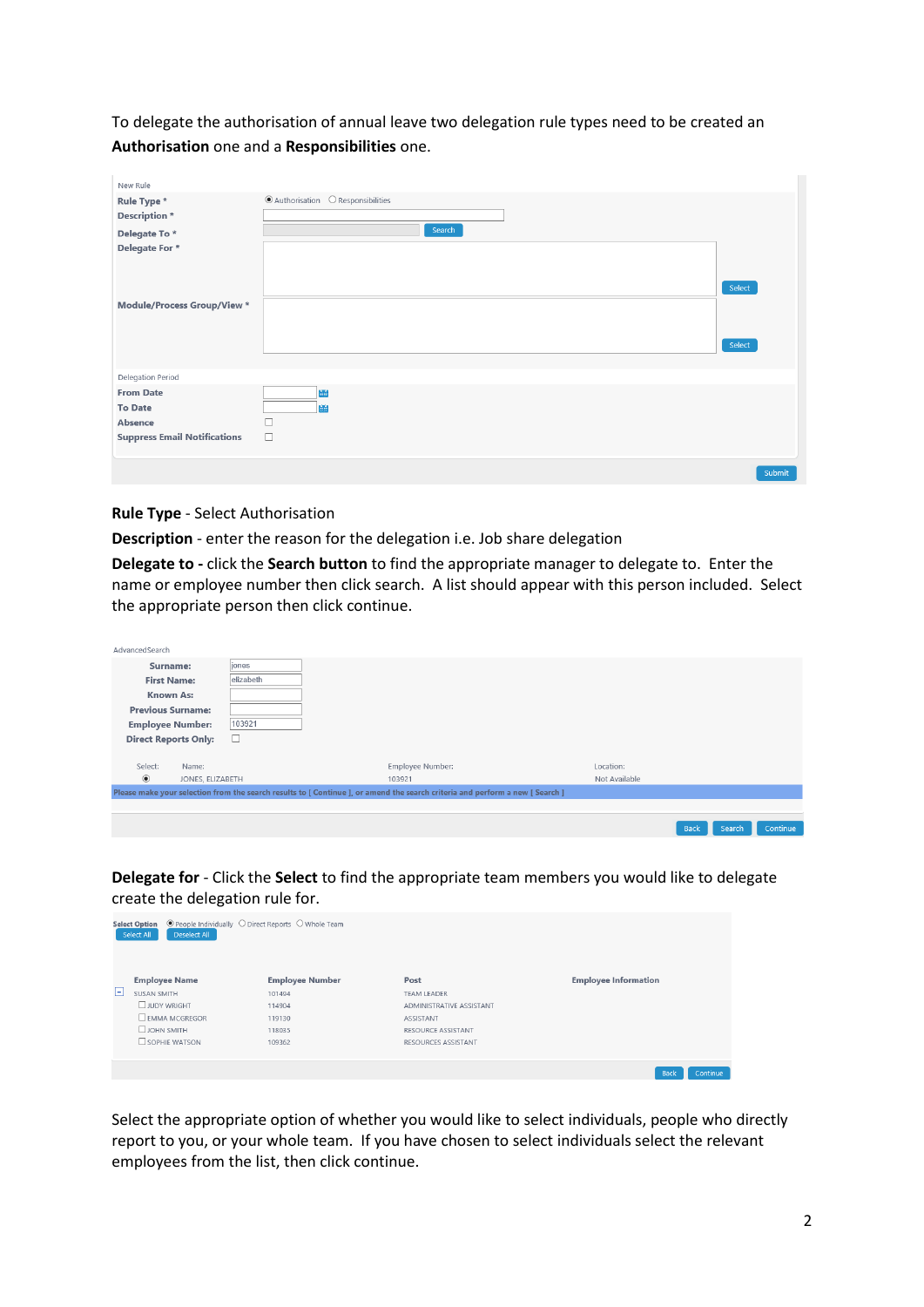# **Module / Process Group / View -** Click **Select** to then choose from list of options

To delegate annual leave authorisation and sickness processing select **Time Management** and click on **Continue**



In the **From** and **To Date** fields enter the dates you would like to start and end the delegation if you only want this to be in place for a set period. If you are creating a delegation for a job share situation leave the to date field blank and the rule will be open ended.

| <b>EXUMENTARY</b>                   |                                                |        |
|-------------------------------------|------------------------------------------------|--------|
| Rule Type *                         | $\odot$ Authorisation $\odot$ Responsibilities |        |
| <b>Description</b> *                | Jobshare Rule                                  |        |
| Delegate To*                        | ELIZABETH JONES<br>Search                      |        |
| Delegate For *                      | Whole Team of TEAM LEADER                      |        |
|                                     |                                                |        |
|                                     |                                                |        |
|                                     |                                                | Select |
| <b>Module/Process Group/View *</b>  | Time Management                                |        |
|                                     |                                                |        |
|                                     |                                                | Select |
|                                     |                                                |        |
|                                     |                                                |        |
| Delegation Period                   |                                                |        |
| <b>From Date</b>                    | $01/03/2017 \times 10^{-11}$                   |        |
| <b>To Date</b>                      | 蘭                                              |        |
| Absence                             |                                                |        |
| <b>Suppress Email Notifications</b> | □                                              |        |
|                                     |                                                |        |
|                                     |                                                | Submit |

**Absence -** Do not tick this functionality this is currently being tested.

**Suppress Authorisations and Emails -** Tick this to stop you receiving emails whilst you are off. The person you have delegated to **will not** receive any emails so will need to ensure they check system. In a job share situation you may wish to leave this field blank.

Click on Submit, the first part of the delegation rule has now been created.

|             | Delegation of Responsibility And Auth<br><b>Delegation User Guide</b>                                                                                                                                                                                                                                                                                                                                        |            |                |         |                |  |  |  |  |
|-------------|--------------------------------------------------------------------------------------------------------------------------------------------------------------------------------------------------------------------------------------------------------------------------------------------------------------------------------------------------------------------------------------------------------------|------------|----------------|---------|----------------|--|--|--|--|
|             | The delegation function allows you to delegate authorisations of claim forms to another manager whilst you are on holiday or off sick. You can set up a background rule to kick in when you're off, or<br>set up individual occurrences when you are on holiday. ONLY DELEGATE TO AUTHORISED SIGNATORIES THE SAME LEVEL AS YOU OR ABOVE. FAILURE TO DO SO WILL BE IN BREACH OF THE<br>FINANCIAL REGULATIONS. |            |                |         |                |  |  |  |  |
| Delegation  |                                                                                                                                                                                                                                                                                                                                                                                                              |            |                |         | -)             |  |  |  |  |
|             |                                                                                                                                                                                                                                                                                                                                                                                                              |            |                |         | <b>Add New</b> |  |  |  |  |
| <b>Type</b> | Delegated to                                                                                                                                                                                                                                                                                                                                                                                                 | From       | $\overline{0}$ | Absence | Description    |  |  |  |  |
| А           | FLIZABETH JONES                                                                                                                                                                                                                                                                                                                                                                                              | 01/03/2017 |                | N       | Jobshare Rule  |  |  |  |  |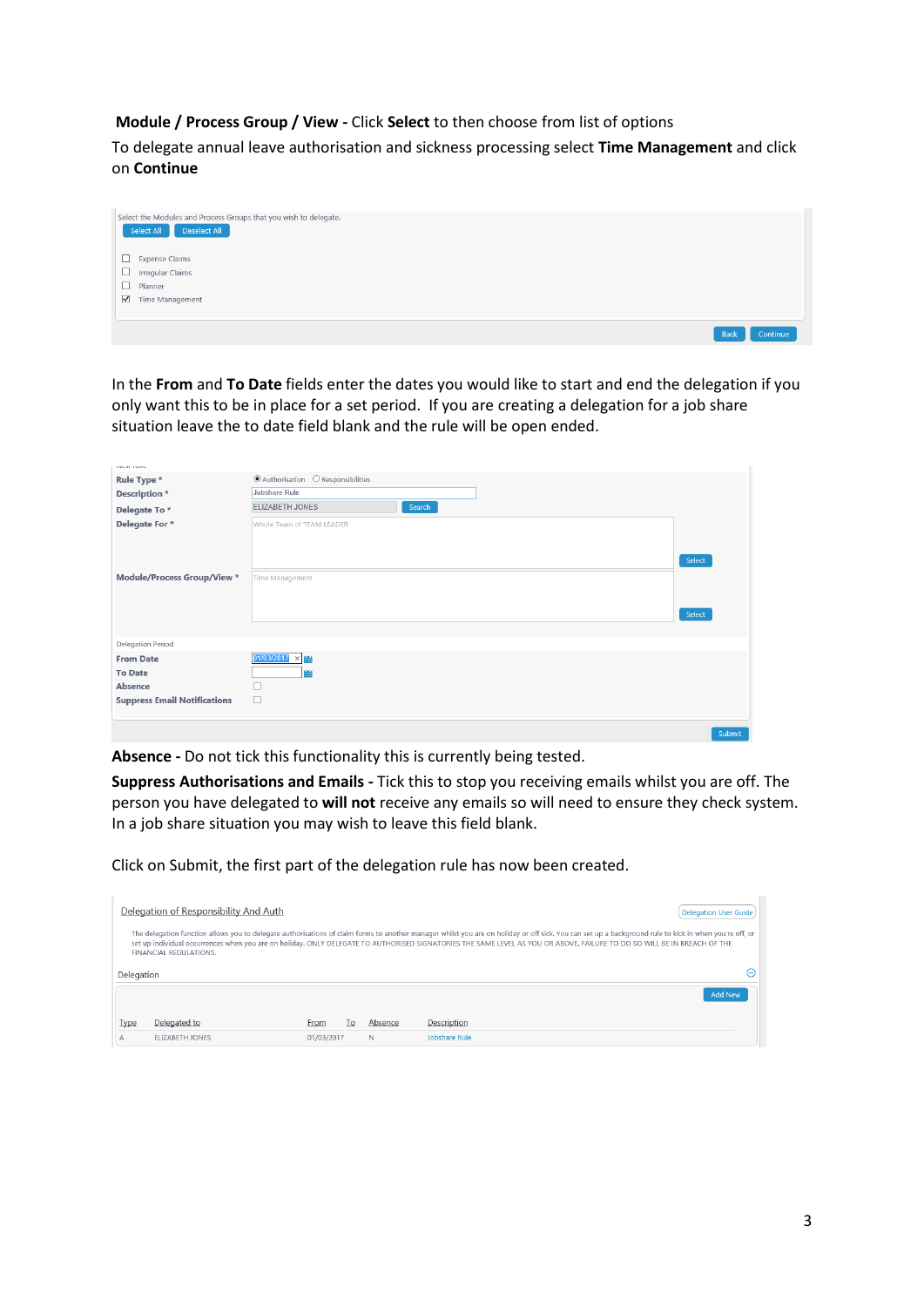The **Responsibilities** rule type now needs to be created. The same steps should be followed as explained previously. The only difference is the rule type **Responsibilities** should be selected and there are different options within the **Module / Process Group / View section.**

**Module / Process Group / View section – the screen below will appear.** 



Select the box next to **Time Management** and in the drop down change the option from View Only to **Save & Submit**, click on **Continue**



#### The rule type can be submitted.

| Delegation of Responsibility And Auth                                                |                                                              | <b>Delegation User (</b> |
|--------------------------------------------------------------------------------------|--------------------------------------------------------------|--------------------------|
| New Rule                                                                             |                                                              |                          |
| Rule Type *                                                                          | ○ Authorisation ● Responsibilities                           |                          |
| <b>Description</b> *                                                                 | Jobshare Cover                                               |                          |
| Delegate To*                                                                         | ELIZABETH JONES<br>Search                                    |                          |
| Delegate For *<br><b>Module/Process Group/View *</b>                                 | Whole Team of TEAM LEADER<br>Time Management - Save & Submit | Select<br>Select         |
| <b>Delegation Period</b>                                                             |                                                              |                          |
| <b>From Date</b><br><b>To Date</b><br>Absence<br><b>Suppress Email Notifications</b> | 01/03/2017<br>豳<br>瞄<br>П<br>$\Box$                          |                          |

The delegation rule is now in place and the other manager will be able to carry out sickness input and authorise annual leave.

| Delegation  |                                    |                          |    |         |                                 | Θ |
|-------------|------------------------------------|--------------------------|----|---------|---------------------------------|---|
|             |                                    |                          |    |         | <b>Add New</b>                  |   |
| <b>Type</b> | Delegated to                       | <b>From</b>              | To | Absence | Description                     |   |
| А<br>R      | ELIZABETH JONES<br>ELIZABETH JONES | 01/03/2017<br>01/03/2017 |    | N<br>N. | Jobshare Rule<br>Jobshare Cover |   |
|             |                                    |                          |    |         |                                 |   |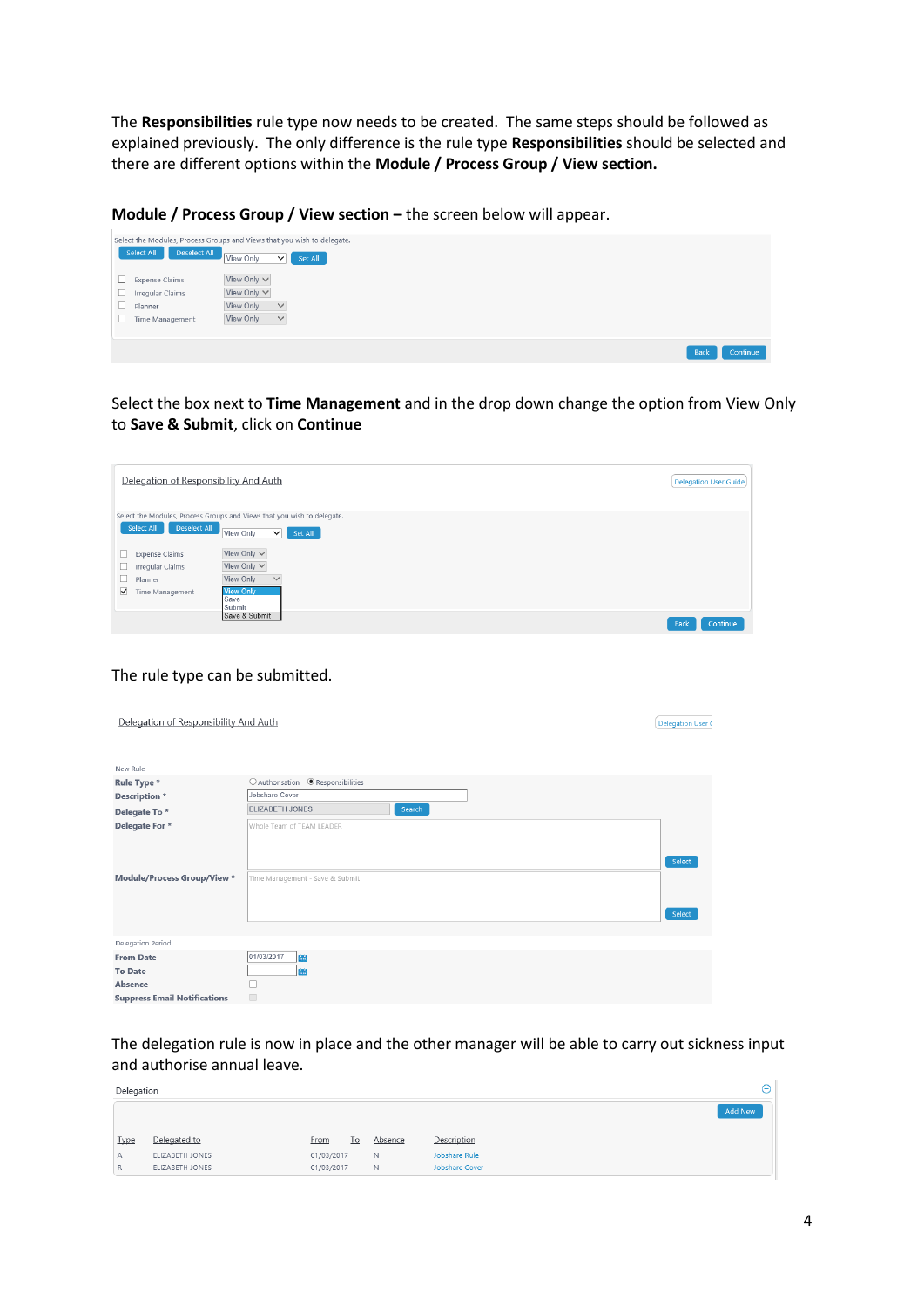#### **Using the Delegated Options**

As the other manager does not have any employees reporting directly to them they will have to navigate to the sickness processing options in a different way. Normally a manager would select My People and then My Team Absence. If there are no employees reporting to this manager they have no My People tab. This can be seen below:

| NGA Human                     | н                                                                                                                                     | <b>Welcome, ELIZA</b> |
|-------------------------------|---------------------------------------------------------------------------------------------------------------------------------------|-----------------------|
| ELIZABETH<br>MANAGER          | $\mathcal{R}$ > Dashboard                                                                                                             |                       |
| Dashboard                     | $\rightarrow$ Authorisation<br>Pay Documents<br>E Leave Management<br>$\sim~\times$<br>$\sim~\times$<br>$\wedge$ $\,$ $\,\times$<br>F |                       |
| My Personal Details           | Payslips<br>You have nothing to authorise<br>Annual Leave<br>$\wedge$                                                                 |                       |
| My Pay Documents              | 74 Taken<br>Hours Available 88.8                                                                                                      |                       |
| My Claims                     | 27 Jan<br>21 Dec<br>25 Nov<br>$\checkmark$<br>Request $\sim$                                                                          |                       |
| My Holidays/Absence           | $\checkmark$<br>P11D                                                                                                                  |                       |
| My Delegations                |                                                                                                                                       |                       |
| My User Guides                | $\checkmark$<br>2012<br>2010<br>2011                                                                                                  |                       |
| My Car                        |                                                                                                                                       |                       |
| My Delegated Responsibilities | P60                                                                                                                                   |                       |
| My Video Tutorials            | $\check{ }$                                                                                                                           |                       |
| My Financial Regulations      | $\checkmark$                                                                                                                          |                       |
| My Documents                  | $\checkmark$                                                                                                                          |                       |

To use the delegation rule click on **My Delegated Responsibilities.** A list of all active delegation rules will appear. If an employee is absent from work and the manager wishes to record their sickness they should click on the **Time Management** option listed under Responsibilities.

| ELIZABETH<br>MANAGER                | 叠 > Dashboard > My Delegated Responsibilities |                                  |                                      |             |
|-------------------------------------|-----------------------------------------------|----------------------------------|--------------------------------------|-------------|
| Dashboard                           | Delegated Responsibilities                    |                                  |                                      |             |
| My Personal Details                 |                                               |                                  |                                      |             |
| My Pay Documents                    | <b>Active Delegation Rules</b>                |                                  |                                      | $\Theta$    |
| My Claims<br>$\checkmark$           | Delegation Rule<br><b>Jobshare Cover</b>      |                                  | Delegated by<br><b>KAREN SIMPSON</b> |             |
| My Holidays/Absence<br>$\checkmark$ | Jobshare Rule                                 |                                  | <b>KAREN SIMPSON</b>                 |             |
| <b>My Delegations</b>               | Pending Delegation Rules                      |                                  |                                      | $\bigoplus$ |
| My User Guides<br>$\checkmark$      | Authorisations                                |                                  |                                      | $\bigoplus$ |
| My Car                              | Responsibilities                              |                                  |                                      | $\Theta$    |
| My Delegated Responsibilities       | Description<br>Jobshare Cover                 | Module<br><b>Time Management</b> |                                      |             |
| My Video Tutorials<br>$\checkmark$  |                                               |                                  |                                      |             |

A list of the employees you have delegated responsibility for will appear. Click on the employee you wish to record sickness absence for.

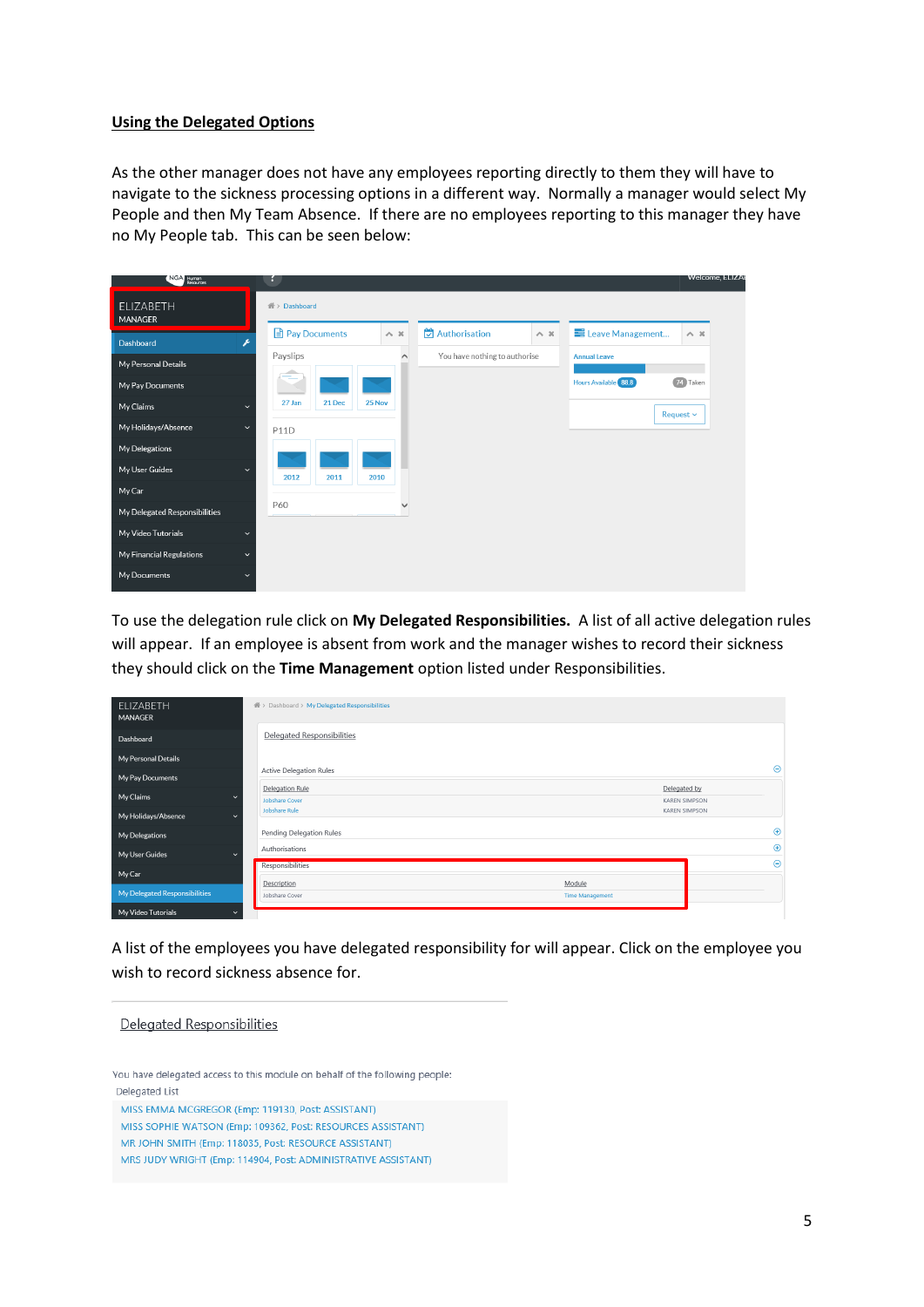A calendar view will appear for the specific employee.

| <b>ELIZABETH</b><br><b>MANAGER</b>       | new > Dashboard > My Delegated Responsibilities                                                                                                                                                                                                                                                                                                                                             |                       |               |               |                      |                                        |               |                                 |                         |                 |
|------------------------------------------|---------------------------------------------------------------------------------------------------------------------------------------------------------------------------------------------------------------------------------------------------------------------------------------------------------------------------------------------------------------------------------------------|-----------------------|---------------|---------------|----------------------|----------------------------------------|---------------|---------------------------------|-------------------------|-----------------|
| Dashboard                                | Time Management - JOHN SMITH (118035) - RESOURCE ASSISTANT (CN5049)<br>Annual Leave Guidance<br><b>Authorising Annual Leave Guidance</b>                                                                                                                                                                                                                                                    |                       |               |               |                      |                                        |               |                                 |                         |                 |
| My Personal Details                      | Please note that the Planned Work Time screen holds standard work pattern information. All the hours details held here can be changed to reflect the actual<br>hours you work. If the planned work time is not correct the incorrect number of hours could be deducted from your entitlement so it is essential that this is verified and amended as appropriate for<br>each leave request. |                       |               |               |                      |                                        |               |                                 |                         |                 |
| My Pay Documents                         | Contract Type:                                                                                                                                                                                                                                                                                                                                                                              | Full Time Temporary   |               | Annual Leave: | Outstanding Balances |                                        |               |                                 |                         |                 |
| My Claims<br>$\checkmark$                | Contract Status:<br>Contracted Hours:                                                                                                                                                                                                                                                                                                                                                       | 37                    |               |               |                      | 185.0 Hours                            |               |                                 |                         |                 |
| My Holidays/Absence<br>$\checkmark$      | < Previous                                                                                                                                                                                                                                                                                                                                                                                  | Sunday                | Monday        | Tuesday       | Wednesday            | Week Ending   01/04/2017  <br>Thursday | Friday        | Saturday                        |                         | Next >          |
| My Delegations                           | <b>Week Ending</b><br>18/02/2017<br>25/02/2017                                                                                                                                                                                                                                                                                                                                              | Type<br>Hrs/Cash Type | Hrs/Cash Type | Hrs/Cash Type | Hrs/Cash Type        | Hrs/Cash Type                          | Hrs/Cash Type | Hrs/Cash                        | Category                | <b>Comments</b> |
| My User Guides                           | 04/03/2017<br>11/03/2017                                                                                                                                                                                                                                                                                                                                                                    |                       |               |               |                      |                                        |               |                                 |                         |                 |
| My Car                                   | 18/03/2017<br>25/03/2017<br>01/04/2017                                                                                                                                                                                                                                                                                                                                                      |                       |               |               |                      |                                        |               |                                 |                         |                 |
| My Delegated Responsibilities            | 08/04/2017<br>15/04/2017<br>22/04/2017                                                                                                                                                                                                                                                                                                                                                      |                       |               |               |                      |                                        |               |                                 |                         |                 |
| My Video Tutorials                       | 29/04/2017<br>06/05/2017                                                                                                                                                                                                                                                                                                                                                                    |                       |               |               |                      |                                        |               |                                 |                         |                 |
| My Financial Regulations<br>$\checkmark$ | 13/05/2017                                                                                                                                                                                                                                                                                                                                                                                  |                       |               |               |                      |                                        |               |                                 |                         |                 |
| My Documents<br>$\checkmark$             |                                                                                                                                                                                                                                                                                                                                                                                             |                       |               |               |                      |                                        |               | <b>View Entitlement Details</b> | <b>View Full Screen</b> | Cancel<br>Print |

Navigate to the date on the calendar that you wish to start the sickness absence and right click.

| < Previous         |      |          |               |            |              |                             |      | Week Ending |      | 01/04/20 |
|--------------------|------|----------|---------------|------------|--------------|-----------------------------|------|-------------|------|----------|
|                    |      | Sunday   |               | Monday     |              | Tuesday                     |      | Wednesdav   |      | Thursday |
| <b>Week Ending</b> | Type | Hrs/Cash | Type          | Hrs/Cash   | Type         | Hrs/Cash                    | Type | Hrs/Cash    | Type | Hrs/     |
| 18/02/2017         |      |          |               |            |              |                             |      |             |      |          |
| 25/02/2017         |      |          |               |            |              |                             |      |             |      |          |
| 04/03/2017         |      |          |               |            |              |                             |      |             |      |          |
| 11/03/2017         |      |          |               |            |              |                             |      |             |      |          |
| 18/03/2017         |      |          |               |            |              |                             |      |             |      |          |
| 25/03/2017         |      |          |               |            |              |                             |      |             |      |          |
| 01/04/2017         |      |          |               |            |              |                             |      |             |      |          |
| 08/04/2017         |      |          | Add           | <b>FLX</b> | Flexi-Time   |                             |      |             |      |          |
| 15/04/2017         |      |          | View          | <b>HOL</b> | Annual Leave |                             |      |             |      |          |
| 22/04/2017         |      |          | Edit          | <b>PD</b>  |              | <b>Paid Special Leave</b>   |      |             |      |          |
| 29/04/2017         |      |          | <b>Delete</b> | <b>SCK</b> |              | <b>Sickness Absence</b>     |      |             |      |          |
| 06/05/2017         |      |          |               | <b>UPD</b> |              | <b>Unpaid Special Leave</b> |      |             |      |          |
| 47.107.1227        |      |          |               |            |              |                             |      |             |      |          |

The leave management options will now appear. Select **Add** and **Sickness Absence**.

The **Create Sickness Entry** screen will now appear and can be completed with the details of the sickness. Full instructions on updating this screen can be found in the MyView Sickness Absence [Guidance -](http://inside.falkirk.gov.uk/systems/docs/my-view/MyView%20Sickness%20Absence%20Guidance%20-%20Managers.pdf?v=201703171103) Managers which can be found on the MyView page on the intranet.

To amend an existing sickness entry the manager would navigate to the calendar view for the employee in the same way (My Delegated Responsibilities, Time Management Module, select the appropriate employee)

Any current sickness would appear on the calendar. The example below is an open ended entry which is running to the end of April.

| Time Management - JOHN SMITH (118035) - RESOURCE ASSISTANT (CN5049)<br><b>Annual Leave Guidance</b><br>Dashboard<br>Authorising Annual Leave Guidance                                                                                                                                                                                                                                                              |                                       |                             |                          |                      |                                                 |                      |                                |        |                      |                      |               |                      |              |          |                      |  |
|--------------------------------------------------------------------------------------------------------------------------------------------------------------------------------------------------------------------------------------------------------------------------------------------------------------------------------------------------------------------------------------------------------------------|---------------------------------------|-----------------------------|--------------------------|----------------------|-------------------------------------------------|----------------------|--------------------------------|--------|----------------------|----------------------|---------------|----------------------|--------------|----------|----------------------|--|
| Please note that the Planned Work Time screen holds standard work pattern information. All the hours details held here can be changed to reflect the actual<br>My Personal Details<br>hours you work. If the planned work time is not correct the incorrect number of hours could be deducted from your entitlement so it is essential that this is verified and amended as appropriate for<br>each leave request. |                                       |                             |                          |                      |                                                 |                      |                                |        |                      |                      |               |                      |              |          |                      |  |
| My Pay Documents                                                                                                                                                                                                                                                                                                                                                                                                   |                                       | Full Time Temporary         |                          | Annual Leave:        |                                                 | Outstanding Balances |                                |        |                      |                      |               |                      |              |          |                      |  |
| My Claims                                                                                                                                                                                                                                                                                                                                                                                                          | Contract Status:<br>Contracted Hours: | 37                          |                          |                      |                                                 |                      |                                |        | <b>185.0 Hours</b>   |                      |               |                      |              |          |                      |  |
| My Holidays/Absence                                                                                                                                                                                                                                                                                                                                                                                                | < Previous                            | Sunday<br>Monday<br>Tuesday |                          |                      | Week Ending 01/04/2017<br>Wednesdav<br>Thursday |                      |                                | Friday |                      |                      | Saturday      |                      |              | Next >   |                      |  |
|                                                                                                                                                                                                                                                                                                                                                                                                                    | <b>Week Ending</b>                    | Type                        | Hrs/Cash Type            | Hrs/Cash Type        |                                                 |                      | Hrs/Cash Type<br>Hrs/Cash Type |        | Hrs/Cash Type        |                      | Hrs/Cash Type |                      | Hrs/Cash     | Category | <b>Comments</b>      |  |
| My Delegations                                                                                                                                                                                                                                                                                                                                                                                                     | 18/02/2017                            |                             |                          |                      |                                                 |                      |                                |        |                      |                      |               |                      |              |          |                      |  |
|                                                                                                                                                                                                                                                                                                                                                                                                                    | 25/02/2017                            |                             |                          |                      |                                                 |                      |                                |        |                      |                      |               |                      |              |          |                      |  |
| My User Guides                                                                                                                                                                                                                                                                                                                                                                                                     | 04/03/2017                            |                             |                          |                      |                                                 |                      |                                |        |                      |                      |               |                      |              |          |                      |  |
|                                                                                                                                                                                                                                                                                                                                                                                                                    | 11/03/2017                            |                             |                          |                      |                                                 |                      |                                |        |                      |                      |               |                      |              |          |                      |  |
|                                                                                                                                                                                                                                                                                                                                                                                                                    | 18/03/2017                            |                             |                          |                      |                                                 |                      |                                |        |                      |                      |               |                      |              |          |                      |  |
| My Car                                                                                                                                                                                                                                                                                                                                                                                                             | 25/03/2017                            |                             |                          |                      |                                                 |                      |                                |        |                      |                      |               |                      |              |          |                      |  |
|                                                                                                                                                                                                                                                                                                                                                                                                                    | 01/04/2017<br>08/04/2017              | <b>NWD</b>                  | <b>SCK</b><br>$0.00$ SCK | 7.40 SCK<br>7.40 SCK |                                                 | 7.40 SCK<br>7.40 SCK |                                |        | 7.40 SCK<br>7.40 SCK | 7.40 SCK<br>7.40 SCK |               | 7.40 NWD<br>7.40 NWD | 0.00<br>0.00 |          | Sickness<br>Sickness |  |
| My Delegated Responsibilities                                                                                                                                                                                                                                                                                                                                                                                      | 15/04/2017                            | <b>NWD</b>                  | 0.00 SCK                 | 7.40 SCK             |                                                 | 7.40 SCK             |                                |        | 7.40 SCK             | 7.40 SCK             |               | 7.40 NWD             | 0.00         |          | Sickness             |  |
|                                                                                                                                                                                                                                                                                                                                                                                                                    | 22/04/2017                            | <b>NWD</b>                  | 0.00 SCK                 | 7.40 SCK             |                                                 | 7.40 SCK             |                                |        | 7.40 SCK             | 7.40 SCK             |               | 7.40 NWD             | 0.00         |          | Sickness             |  |
| My Video Tutorials                                                                                                                                                                                                                                                                                                                                                                                                 | 29/04/2017                            | <b>NWD</b>                  | 0.00<br><b>SCK</b>       | 7.40 SCK             |                                                 | 7.40 SCK             |                                |        | 7.40 SCK             | 7.40 SCK             | 7.40          | <b>NWD</b>           | 0.00         |          | Sickness             |  |
|                                                                                                                                                                                                                                                                                                                                                                                                                    | 06/05/2017                            | NW <sub>D</sub>             | 0.00.                    |                      |                                                 |                      |                                |        |                      |                      |               |                      |              |          | Sickness             |  |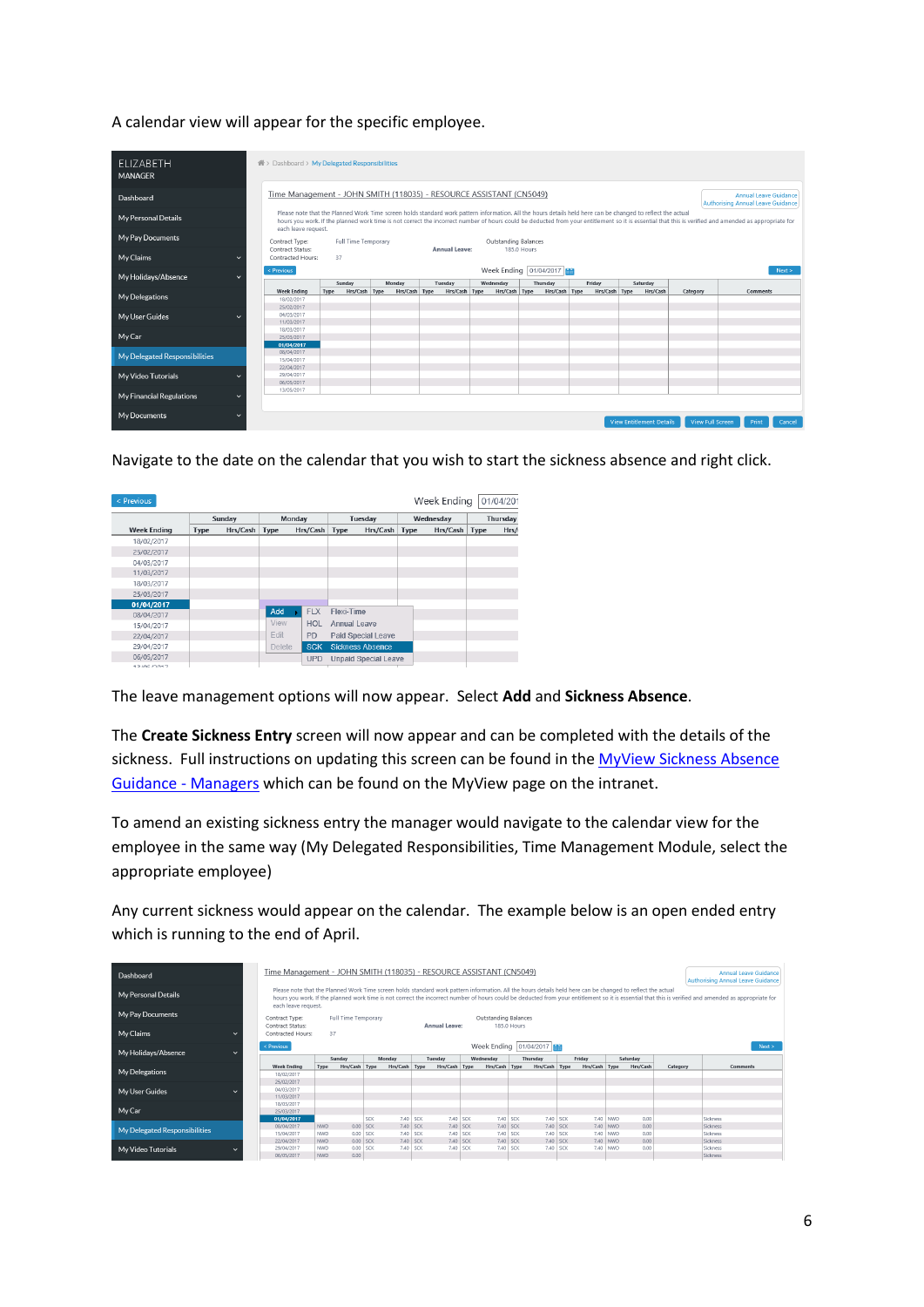To close the sickness absence or amend it right click on one of the days with SCK recorded in it.

| Week Ending   01/04/2017  <br>$\leq$ Previous<br>Next > |            |               |               |          |                 |      |                 |               |            |                 |            |          |            |          |          |                 |
|---------------------------------------------------------|------------|---------------|---------------|----------|-----------------|------|-----------------|---------------|------------|-----------------|------------|----------|------------|----------|----------|-----------------|
|                                                         | Sundav     |               | <b>Monday</b> |          | Tuesday         |      |                 | Wednesdav     |            | Thursday        |            | Friday   |            | Saturday |          |                 |
| <b>Week Ending</b>                                      | Type       | Hrs/Cash Type |               | Hrs/Cash | Type            |      | Hrs/Cash   Type | Hrs/Cash Type |            | Hrs/Cash   Type |            | Hrs/Cash | Type       | Hrs/Cash | Category | <b>Comments</b> |
| 18/02/2017                                              |            |               |               |          |                 |      |                 |               |            |                 |            |          |            |          |          |                 |
| 25/02/2017                                              |            |               |               |          |                 |      |                 |               |            |                 |            |          |            |          |          |                 |
| 04/03/2017                                              |            |               |               |          |                 |      |                 |               |            |                 |            |          |            |          |          |                 |
| 11/03/2017                                              |            |               |               |          |                 |      |                 |               |            |                 |            |          |            |          |          |                 |
| 18/03/2017                                              |            |               |               |          |                 |      |                 |               |            |                 |            |          |            |          |          |                 |
| 25/03/2017                                              |            |               |               |          |                 |      |                 |               |            |                 |            |          |            |          |          |                 |
| 01/04/2017                                              |            |               | SCK           | 7.40     | SCK             | 7.40 | SCK             | 7.40          | <b>SCK</b> | 7.40            | <b>SCK</b> | 7.40     | <b>NWD</b> | 0.00     |          | Sickness        |
| 08/04/2017                                              | <b>NWD</b> | 0.00 SCK      |               | 7.40     | Add             | 7.40 | SCK             | 7.40          | <b>SCK</b> | 7.40            | <b>SCK</b> | 7.40     | <b>NWD</b> | 0.00     |          | Sickness        |
| 15/04/2017                                              | <b>NWD</b> | 0.00 SCK      |               | 7.40     | <b>View</b>     | 7.40 | <b>SCK</b>      |               | 7.40 SCK   | 7.40            | <b>SCK</b> | 7.40     | <b>NWD</b> | 0.00     |          | Sickness        |
| 22/04/2017                                              | <b>NWD</b> | $0.00$ SCK    |               | 7.40     | $\epsilon$ Edit | 7.40 | <b>SCK</b>      |               | 7.40 SCK   | 7.40            | <b>SCK</b> | 7.40     | <b>NWD</b> | 0.00     |          | Sickness        |
| 29/04/2017                                              | <b>NWD</b> |               | $0.00$ SCK    | 7.40     | Delete          | 7.40 | <b>SCK</b>      | 7.40          | <b>SCK</b> | 7.40            | <b>SCK</b> | 7.40     | <b>NWD</b> | 0.00     |          | Sickness        |
| 06/05/2017                                              | <b>NWD</b> | 0.00          |               |          |                 |      |                 |               |            |                 |            |          |            |          |          | Sickness        |

The **Edit** and **Delete** options will be available. To amend the sickness select **Edit.**

The Edit Sickness Entry screen will appear and the sickness can be closed or amended as necessary.

| > Dashboard > My Delegated Responsibilities |                                                                                                                                                                                                                                                                                                                                                                  |                                                                          |
|---------------------------------------------|------------------------------------------------------------------------------------------------------------------------------------------------------------------------------------------------------------------------------------------------------------------------------------------------------------------------------------------------------------------|--------------------------------------------------------------------------|
|                                             | Edit Sickness Entry - JOHN SMITH (118035) - RESOURCE ASSISTANT (CN5049)                                                                                                                                                                                                                                                                                          | <b>Annual Leave Guidance</b><br><b>Authorising Annual Leave Guidance</b> |
| for each leave request.                     | Please note that the Planned Work Time screen holds standard work pattern information. All the hours details held here can be changed to reflect the actual<br>hours you work. If the planned work time is not correct the incorrect number of hours could be deducted from your entitlement so it is essential that this is verified and amended as appropriate |                                                                          |
| Previously Updated By                       | ELIZABETH JONES (103921) on 28/03/2017                                                                                                                                                                                                                                                                                                                           |                                                                          |
| Type                                        | Sickness Absence                                                                                                                                                                                                                                                                                                                                                 |                                                                          |
| Comments                                    | Sickness<br>$\times$                                                                                                                                                                                                                                                                                                                                             |                                                                          |
|                                             | Dates<br><b>Full Day Part Day Open Ended</b>                                                                                                                                                                                                                                                                                                                     |                                                                          |
| From *                                      | 27/03/2017<br>$^{\circ}$<br>Ο                                                                                                                                                                                                                                                                                                                                    |                                                                          |
| $To *$                                      | O<br>$\circ$<br>$\circledbullet$<br>鰗                                                                                                                                                                                                                                                                                                                            |                                                                          |
|                                             | mins<br>hrs decimal<br>hours                                                                                                                                                                                                                                                                                                                                     |                                                                          |
| <b>Total Time</b>                           | Confirm planned work time<br>0.00                                                                                                                                                                                                                                                                                                                                |                                                                          |
| Reason *                                    | Minor Ailment Non Work Related<br>$\checkmark$                                                                                                                                                                                                                                                                                                                   |                                                                          |
| Cert Type                                   | $-Select-$<br>$\checkmark$                                                                                                                                                                                                                                                                                                                                       |                                                                          |
| Auth Cert Produced                          | Yes O No ®                                                                                                                                                                                                                                                                                                                                                       |                                                                          |
| Certificate Expiry Date                     | ₩                                                                                                                                                                                                                                                                                                                                                                |                                                                          |
| Return To Work Interview Date               | 蘭                                                                                                                                                                                                                                                                                                                                                                |                                                                          |
|                                             |                                                                                                                                                                                                                                                                                                                                                                  |                                                                          |
|                                             |                                                                                                                                                                                                                                                                                                                                                                  |                                                                          |
|                                             |                                                                                                                                                                                                                                                                                                                                                                  | Submit<br>Cancel                                                         |

The **Delete** option can be used in the same way to delete sickness entries completely.